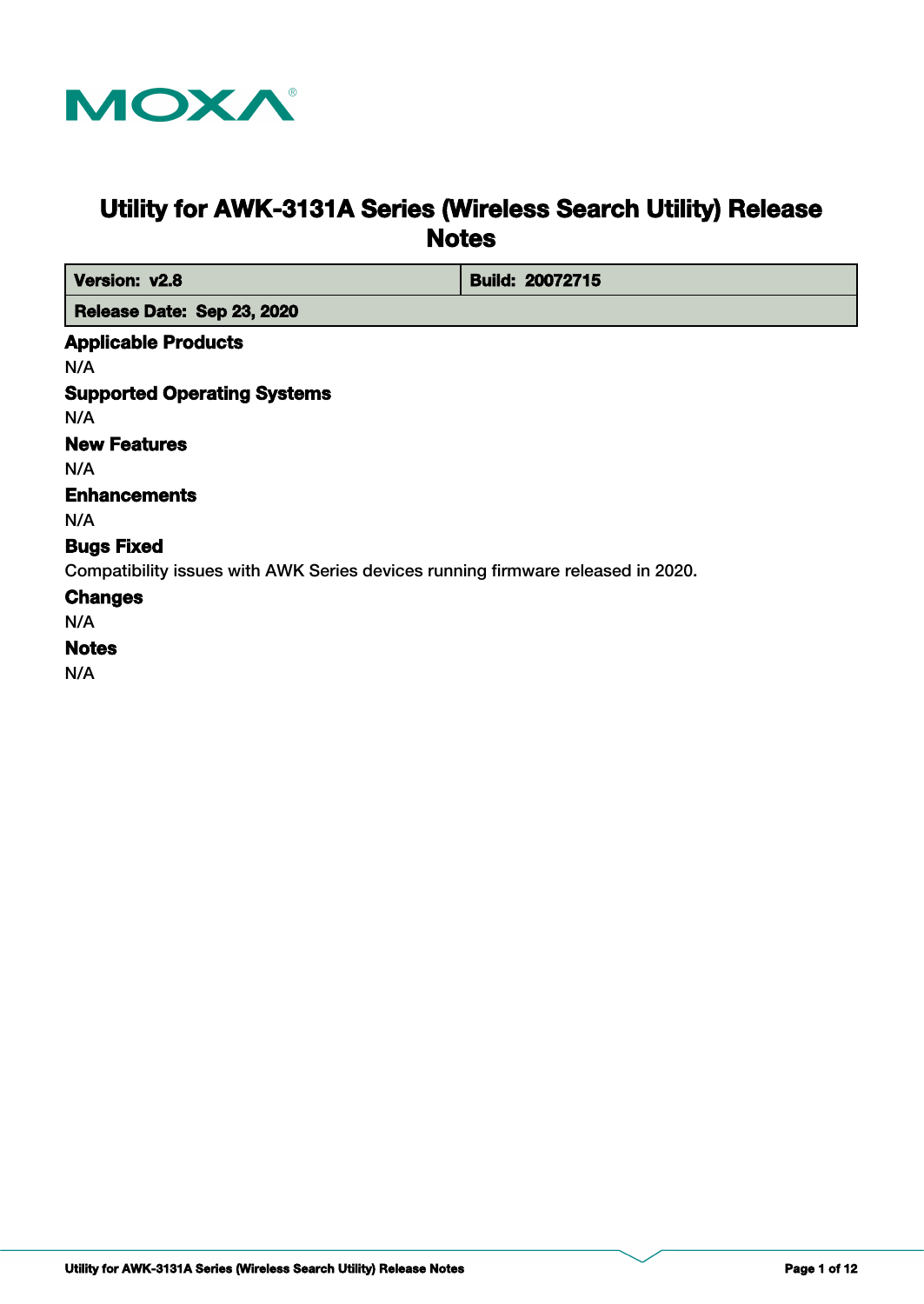

#### **Version: v2.6 Build: Build 17071018**

#### **Release Date: Nov 27, 2017**

## **Applicable Products**

AWK-1131A-EU, AWK-1131A-EU-T, AWK-1131A-JP, AWK-1131A-JP-T, AWK-1131A-US, AWK-1131A-US-T, AWK-3131A-EU, AWK-3131A-EU-T, AWK-3131A-JP, AWK-3131A-JP-T, AWK-3131A-US, AWK-3131A-US-T, AWK-4131A-US-T, AWK-4131A-JP-T, AWK-4131A-EU-T, AWK-1137C-EU, AWK-1137C-EU-T, AWK-1137C-JP, AWK-1137C-JP-T, AWK-1137C-US, AWK-1137C-US-T, TAP-213- EU-CT-T, TAP-213-JP-CT-T, TAP-213-US-CT-T, TAP-323-EU-CT-T, TAP-323-US-CT-T, TAP-323-JP-CT-T, AWK-3131A-M12-RTG-EU-CT-T, AWK-3131A-M12-RTG-US-CT-T, AWK-3131A-M12-RTG-JP-T, AWK-3131A-M12-RTG-EU-T, AWK-3131A-M12-RTG-JP-CT-T, AWK-3131A-M12-RTG-US-T, AWK-3131A-M12-RCC-EU-CT-T, AWK-3131A-M12-RCC-US-CT-T, AWK-3131A-M12-RCC-JP, AWK-3131A-M12-RCC-EU-T, AWK-3131A-M12-RCC-US-T, AWK-3131A-M12-RCC-JP-T, AWK-3131A-M12-RCC-EU-CT, AWK-3131A-M12-RCC-US-CT, AWK-3131A-M12-RCC-JP-CT, AWK-3131A-M12- RCC-EU, AWK-3131A-M12-RCC-US, AWK-3131A-M12-RCC-JP-CT-T, AWK-3131A-SSC-RTG-EU-T, AWK-3131A-SSC-RTG-US-T, AWK-3131A-SSC-RTG-JP-T, AWK-3131A-SSC-RTG-EU-CT-T, AWK-3131A-SSC-RTG-US-CT-T, AWK-3131A-SSC-RTG-JP-CT-T

## **Supported Operating Systems**

Windows 2000, Windows 7, Windows 95, Windows 98, Windows ME, Windows NT, Windows Server 2003, Windows Server 2008, Windows Vista, Windows XP

#### **New Features**

- Supports second default account in login options.
- Supports unlock device with same IP Address.

#### **Enhancements**

N/A

## **Bugs Fixed**

- Assigning IP address to multiple devices fails.
- Device occupies 99% CPU utilization after search process.
- Utility will be sometimes blocked after searching for devices.

#### **Changes**

N/A

## **Notes**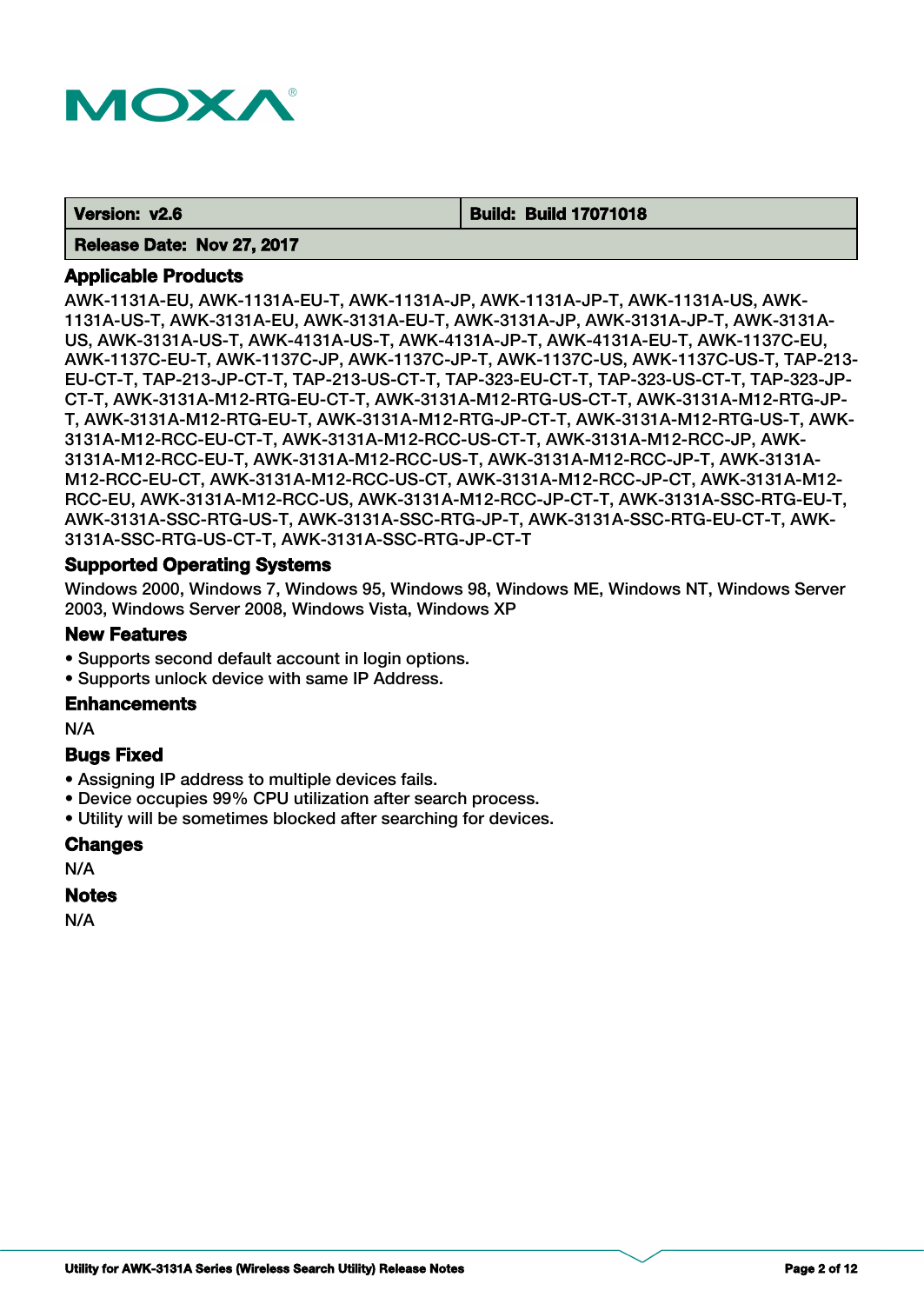

| Version: v2.4 | <b>Build: Build 17032213</b> |
|---------------|------------------------------|
|---------------|------------------------------|

# **Applicable Products**

AWK-1131A-EU, AWK-1131A-EU-T, AWK-1131A-JP, AWK-1131A-JP-T, AWK-1131A-US, AWK-1131A-US-T, AWK-3131A-EU, AWK-3131A-EU-T, AWK-3131A-JP, AWK-3131A-JP-T, AWK-3131A-US, AWK-3131A-US-T, AWK-4131A-US-T, AWK-4131A-JP-T, AWK-4131A-EU-T, TAP-213-EU-CT-T, TAP-213-JP-CT-T, TAP-213-US-CT-T

## **Supported Operating Systems**

Windows 2000, Windows 7, Windows 95, Windows 98, Windows ME, Windows NT, Windows Server 2003, Windows Server 2008, Windows Vista, Windows XP

#### **New Features**

- Supports encrypted wireless search protocol.
- Includes troubleshooting functions.

## **Enhancements**

N/A

**Bugs Fixed**

N/A

#### **Changes**

N/A

## **Notes**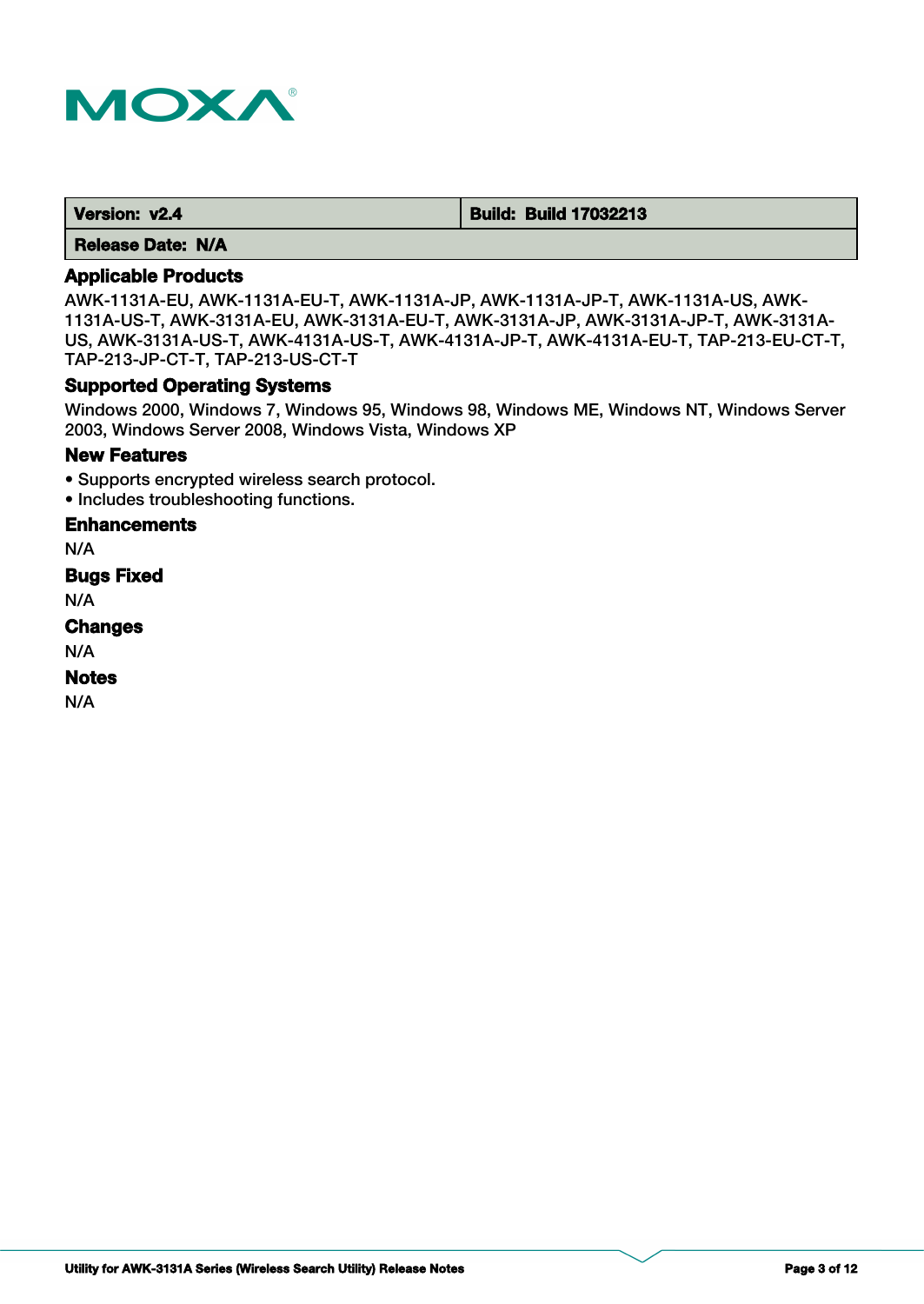

| Version: v2.3 | <b>Build: Build 16092116</b> |
|---------------|------------------------------|
|---------------|------------------------------|

# **Applicable Products**

AWK-1131A-EU, AWK-1131A-EU-T, AWK-1131A-JP, AWK-1131A-JP-T, AWK-1131A-US, AWK-1131A-US-T, AWK-3131A-EU, AWK-3131A-EU-T, AWK-3131A-JP, AWK-3131A-JP-T, AWK-3131A-US, AWK-3131A-US-T, AWK-4131A-US-T, AWK-4131A-JP-T, AWK-4131A-EU-T, TAP-213-EU-CT-T, TAP-213-JP-CT-T, TAP-213-US-CT-T

## **Supported Operating Systems**

Windows 2000, Windows 7, Windows 95, Windows 98, Windows ME, Windows NT, Windows Server 2003, Windows Server 2008, Windows Vista, Windows XP

#### **New Features**

• Supports device login for User-level user.

## **Enhancements**

N/A

## **Bugs Fixed**

N/A

## **Changes**

• Changed Random Number from 8 bytes to 32 bytes.

## **Notes**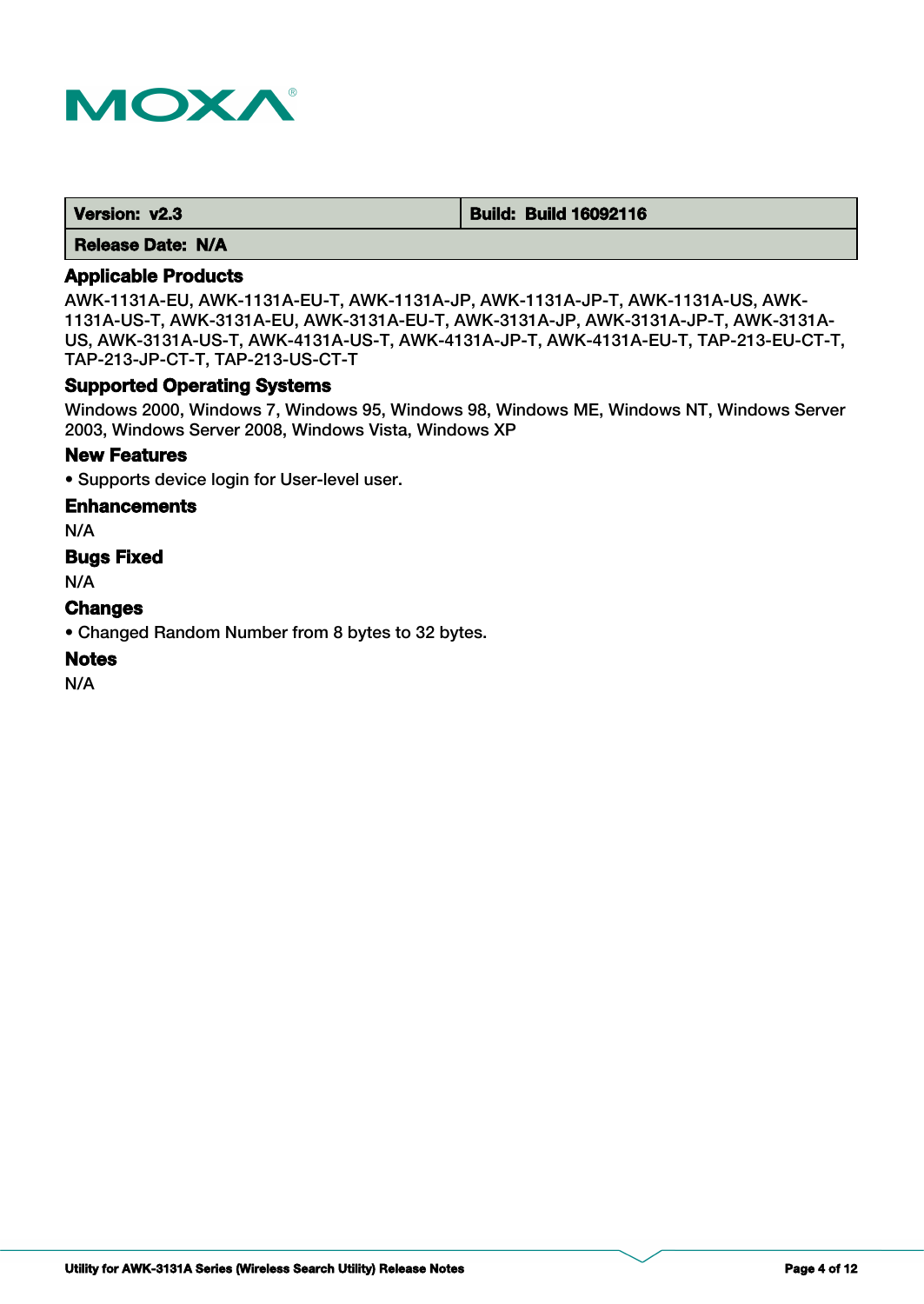

| Version: v2.2 | <b>Build: Build 15122210</b> |
|---------------|------------------------------|
|---------------|------------------------------|

# **Applicable Products**

AWK-1131A-EU, AWK-1131A-EU-T, AWK-1131A-JP, AWK-1131A-JP-T, AWK-1131A-US, AWK-1131A-US-T, AWK-3131A-EU, AWK-3131A-EU-T, AWK-3131A-JP, AWK-3131A-JP-T, AWK-3131A-US, AWK-3131A-US-T, AWK-4131A-US-T, AWK-4131A-JP-T, AWK-4131A-EU-T, TAP-213-EU-CT-T, TAP-213-JP-CT-T, TAP-213-US-CT-T

## **Supported Operating Systems**

Windows 2000, Windows 7, Windows 95, Windows 98, Windows ME, Windows NT, Windows Server 2003, Windows Server 2008, Windows Vista, Windows XP

#### **New Features**

N/A

## **Enhancements**

N/A

# **Bugs Fixed**

• Assigning IP address fails when devices have the same IP address and the search protocol version is 2.

#### **Changes**

N/A

## **Notes**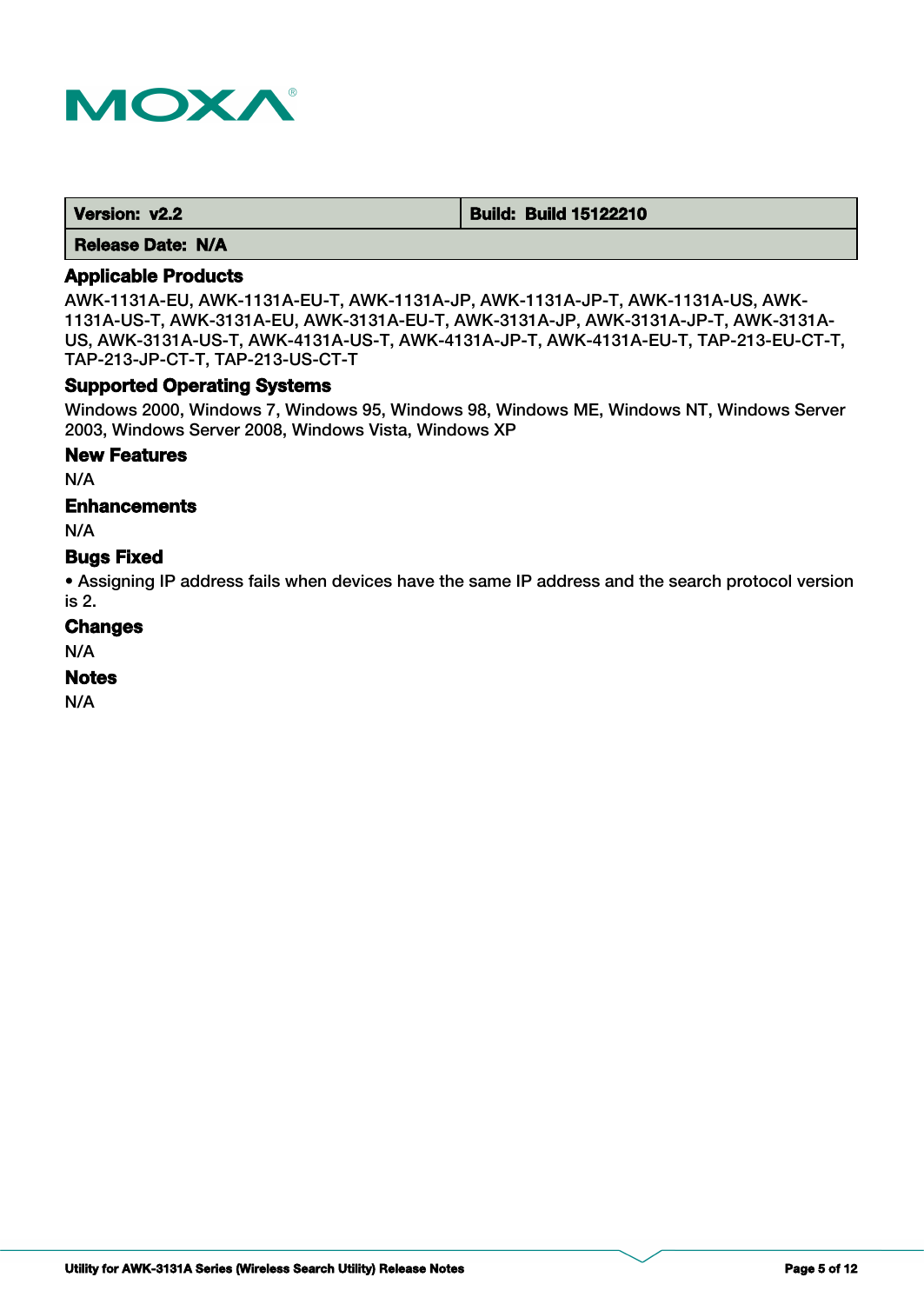

| Version: v2.1 | <b>Build: Build 15071611</b> |
|---------------|------------------------------|
|---------------|------------------------------|

# **Applicable Products**

AWK-1131A-EU, AWK-1131A-EU-T, AWK-1131A-JP, AWK-1131A-JP-T, AWK-1131A-US, AWK-1131A-US-T, AWK-3131A-EU, AWK-3131A-EU-T, AWK-3131A-JP, AWK-3131A-JP-T, AWK-3131A-US, AWK-3131A-US-T, AWK-4131A-US-T, AWK-4131A-JP-T, AWK-4131A-EU-T, TAP-213-EU-CT-T, TAP-213-JP-CT-T, TAP-213-US-CT-T

## **Supported Operating Systems**

Windows 2000, Windows 7, Windows 95, Windows 98, Windows ME, Windows NT, Windows Server 2003, Windows Server 2008, Windows Vista, Windows XP

## **New Features**

N/A

## **Enhancements**

N/A

## **Bugs Fixed**

• Utility failed to find any device when doing unicast/multicast search.

#### **Changes**

N/A

#### **Notes**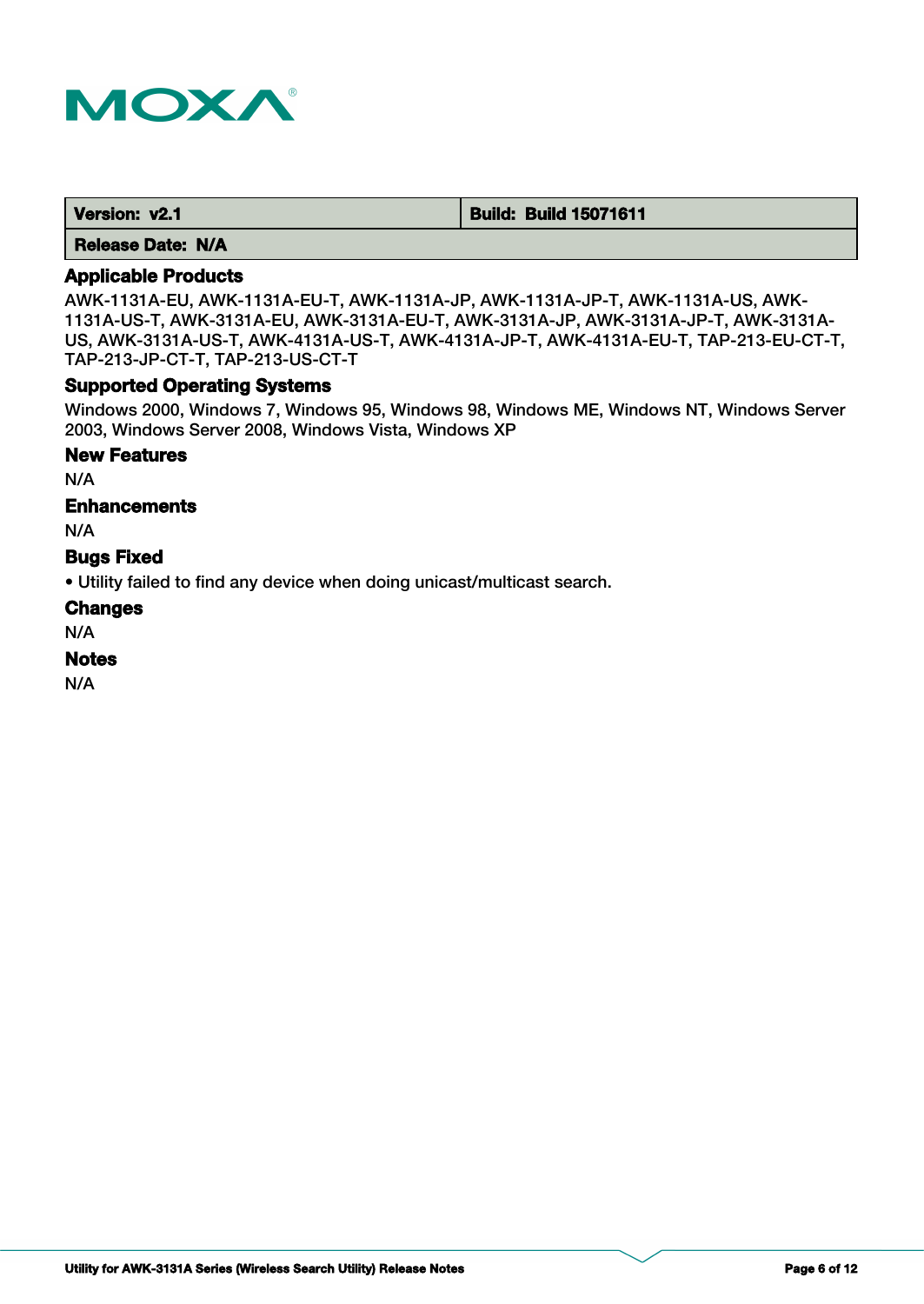

| Version: v2.0 | <b>Build: Build 15030216</b> |
|---------------|------------------------------|
|---------------|------------------------------|

# **Applicable Products**

AWK-1131A-EU, AWK-1131A-EU-T, AWK-1131A-JP, AWK-1131A-JP-T, AWK-1131A-US, AWK-1131A-US-T, AWK-3131A-EU, AWK-3131A-EU-T, AWK-3131A-JP, AWK-3131A-JP-T, AWK-3131A-US, AWK-3131A-US-T, AWK-4131A-US-T, AWK-4131A-JP-T, AWK-4131A-EU-T

## **Supported Operating Systems**

Windows 2000, Windows 7, Windows 95, Windows 98, Windows ME, Windows NT, Windows Server 2003, Windows Server 2008, Windows Vista, Windows XP

#### **New Features**

- Supports configuration of multiple network interfaces.
- Supports both AWK and WDR series devices.

#### **Enhancements**

N/A

# **Bugs Fixed**

• Upgrade timeout does not work.

## **Changes**

• Changed the name of the utility from "AWK Search Utility" to "Wireless Search Utility".

## **Notes**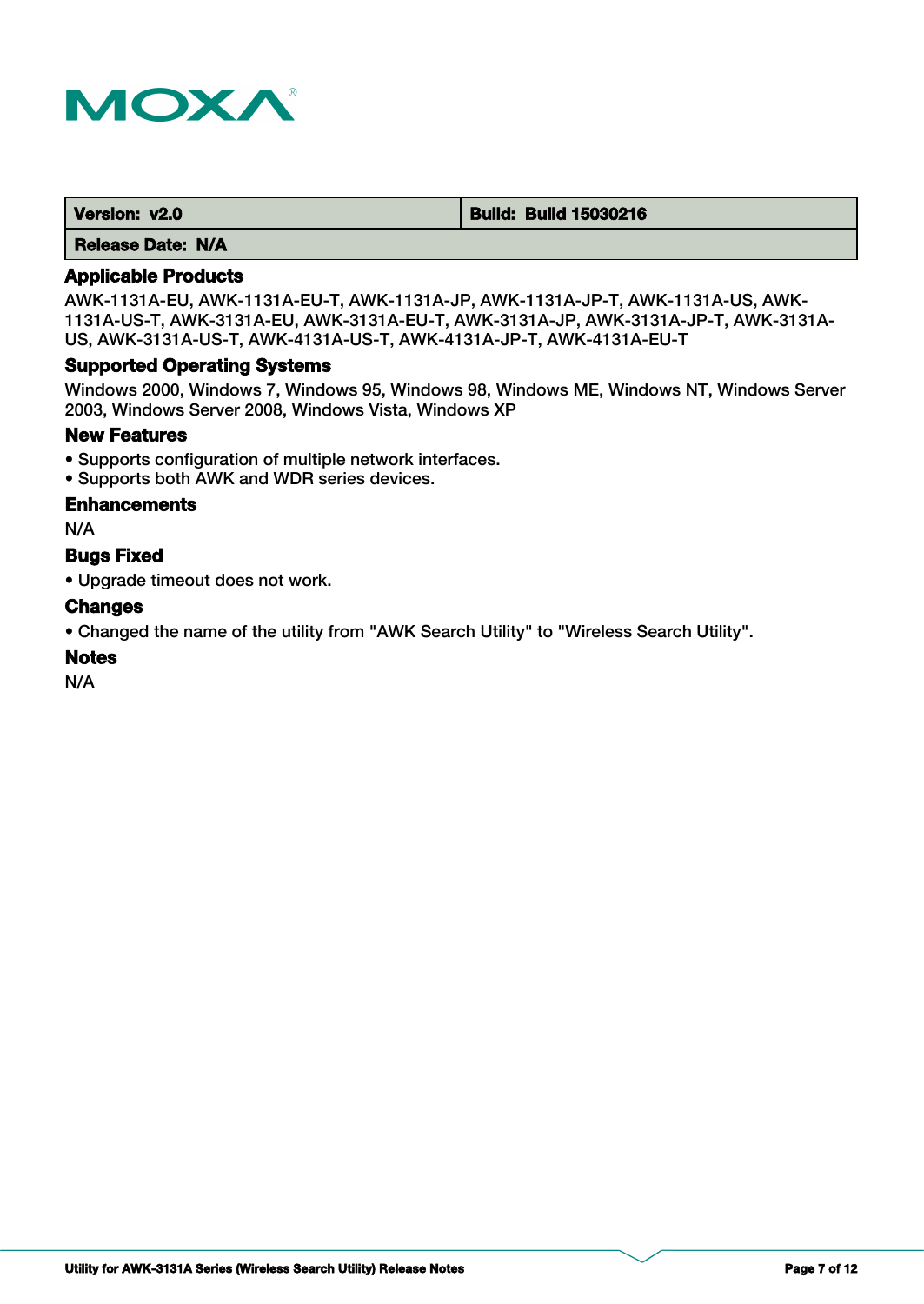

| Version: v1.4 | <b>Build: Build 13100814</b> |
|---------------|------------------------------|
|---------------|------------------------------|

# **Applicable Products**

AWK-1131A-EU, AWK-1131A-EU-T, AWK-1131A-JP, AWK-1131A-JP-T, AWK-1131A-US, AWK-1131A-US-T, AWK-3131A-EU, AWK-3131A-EU-T, AWK-3131A-JP, AWK-3131A-JP-T, AWK-3131A-US, AWK-3131A-US-T, AWK-4131A-US-T, AWK-4131A-JP-T, AWK-4131A-EU-T

## **Supported Operating Systems**

Windows 2000, Windows 7, Windows 95, Windows 98, Windows ME, Windows NT, Windows Server 2003, Windows Server 2008, Windows Vista, Windows XP

## **New Features**

• Supports the import and export functionality for the RTG series.

#### **Enhancements**

N/A

#### **Bugs Fixed**

• Verified and fixed the ABC-01 issue.

#### **Changes**

N/A

#### **Notes**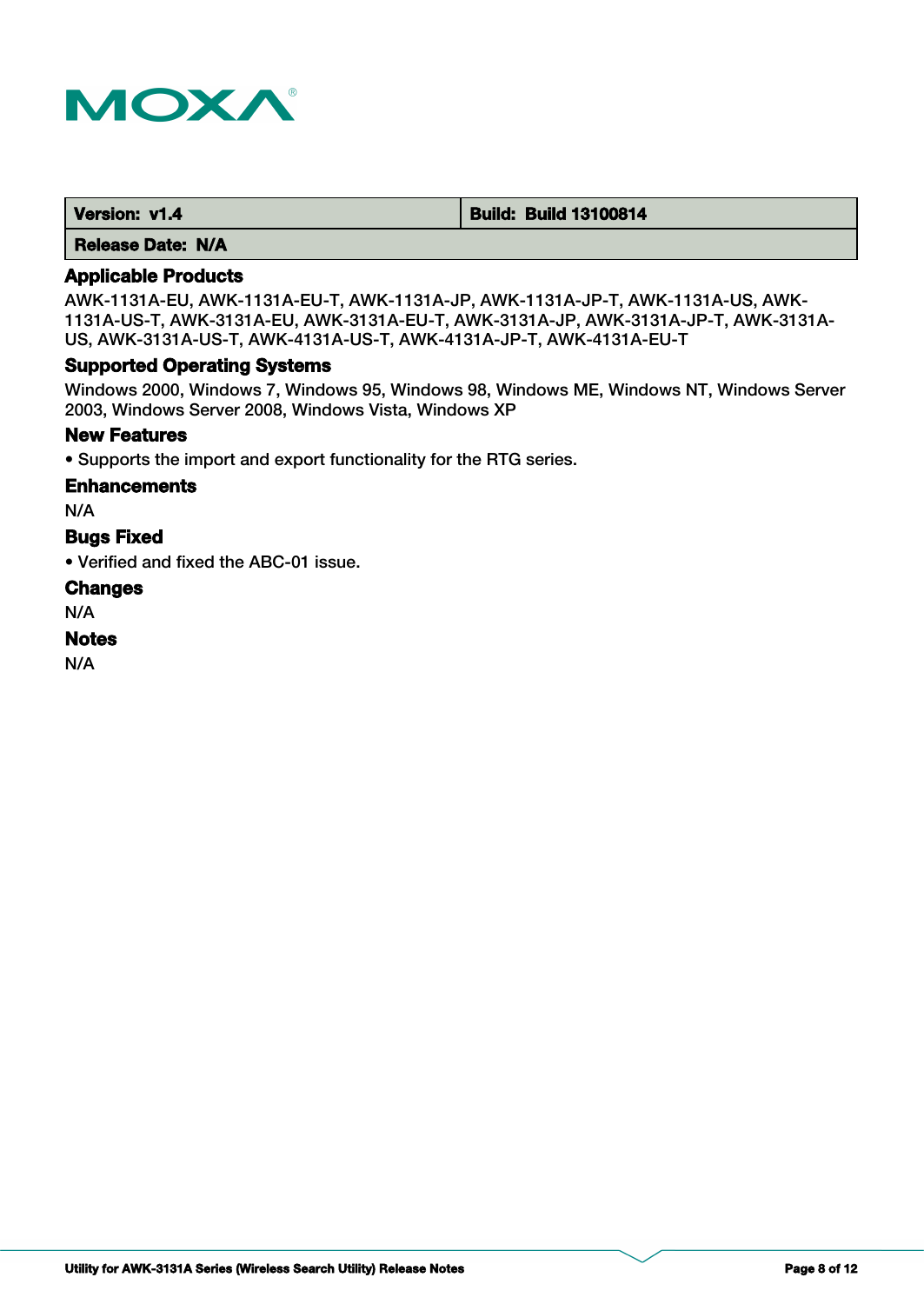

 **Version: v1.3 Build: Build: Build 10112516** 

 **Release Date: N/A**

# **Applicable Products**

AWK-1131A-EU, AWK-1131A-EU-T, AWK-1131A-JP, AWK-1131A-JP-T, AWK-1131A-US, AWK-1131A-US-T, AWK-3131A-EU, AWK-3131A-EU-T, AWK-3131A-JP, AWK-3131A-JP-T, AWK-3131A-US, AWK-3131A-US-T, AWK-4131A-US-T, AWK-4131A-JP-T, AWK-4131A-EU-T

# **Supported Operating Systems**

Windows 2000, Windows 7, Windows 95, Windows 98, Windows ME, Windows NT, Windows Server 2003, Windows Server 2008, Windows Vista, Windows XP

## **New Features**

• Supports import from ABC-01 and export to ABC-01.

## **Enhancements**

N/A

**Bugs Fixed**

N/A

# **Changes**

N/A

## **Notes**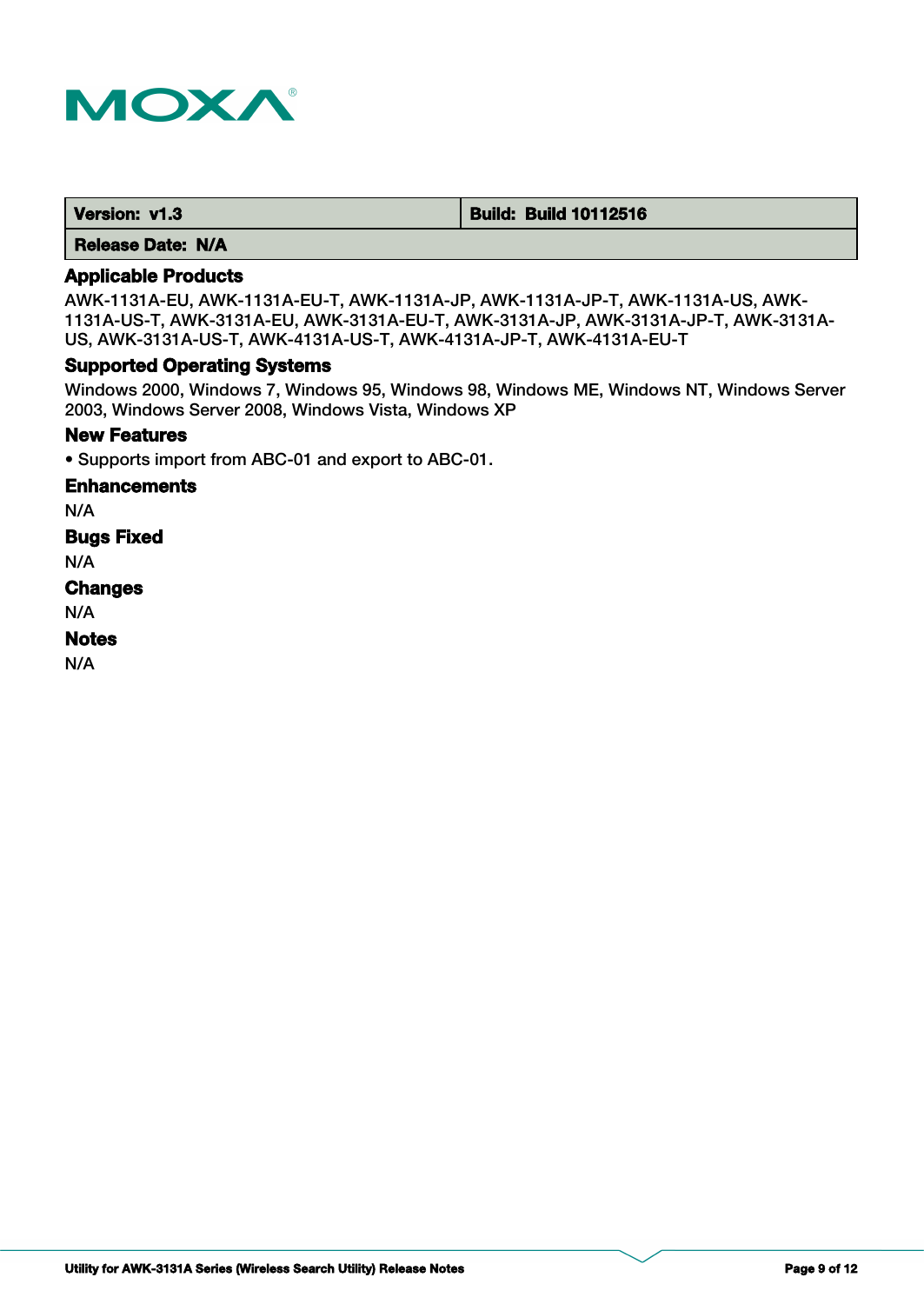

| Version: v1.2 | <b>Build: Build 10063014</b> |
|---------------|------------------------------|
|---------------|------------------------------|

# **Applicable Products**

AWK-1131A-EU, AWK-1131A-EU-T, AWK-1131A-JP, AWK-1131A-JP-T, AWK-1131A-US, AWK-1131A-US-T, AWK-3131A-EU, AWK-3131A-EU-T, AWK-3131A-JP, AWK-3131A-JP-T, AWK-3131A-US, AWK-3131A-US-T, AWK-4131A-US-T, AWK-4131A-JP-T, AWK-4131A-EU-T

#### **Supported Operating Systems**

Windows 2000, Windows 7, Windows 95, Windows 98, Windows ME, Windows NT, Windows Server 2003, Windows Server 2008, Windows Vista, Windows XP

#### **New Features**

• Supports Windows 7.

## **Enhancements**

N/A

#### **Bugs Fixed**

• Utility can't search device when Windows Firewall is enabled on Windows Server 2008.

#### **Changes**

N/A

#### **Notes**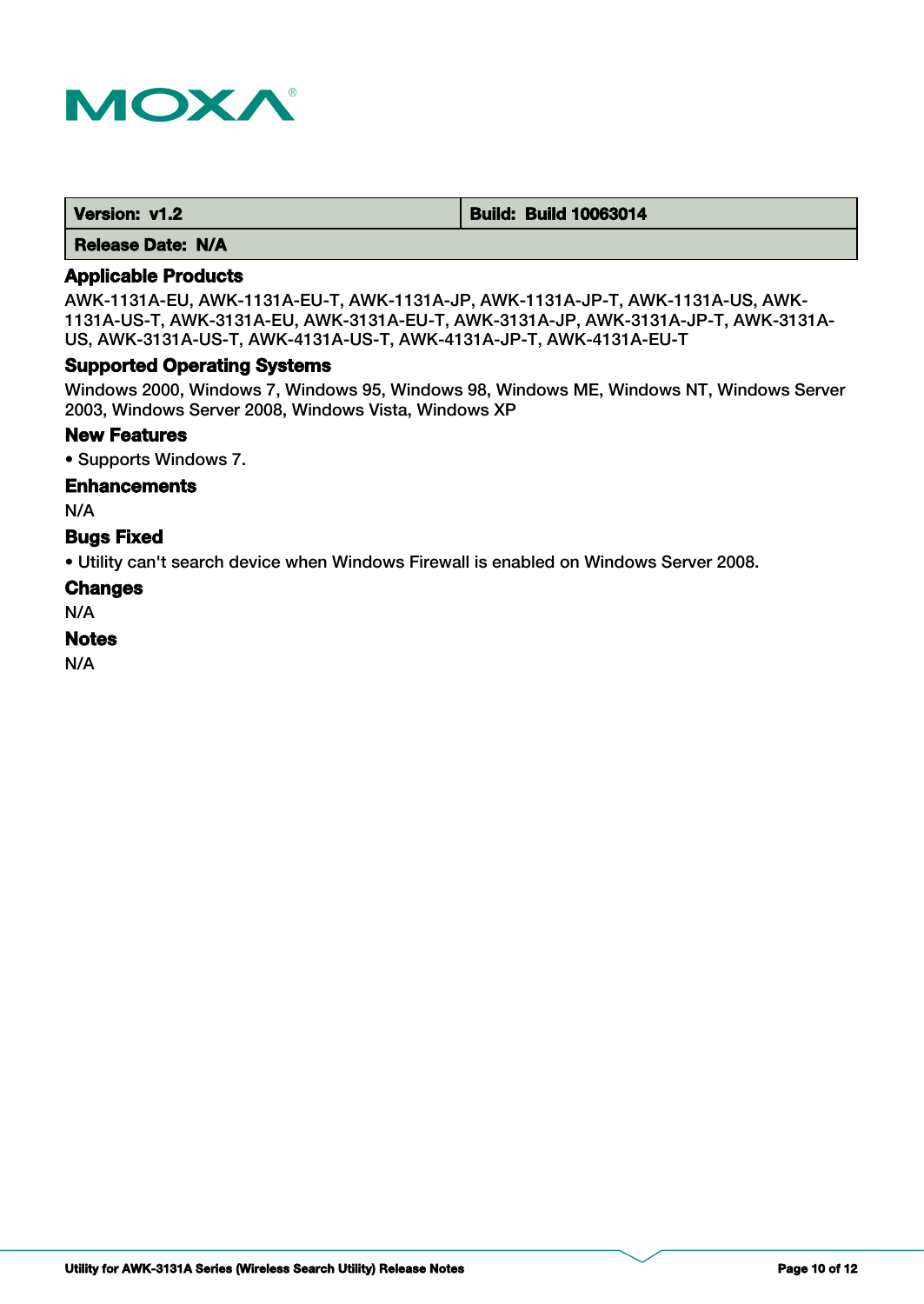

| Version: v1.1 | <b>Build: Build 09110415</b> |
|---------------|------------------------------|
|---------------|------------------------------|

# **Applicable Products**

AWK-1131A-EU, AWK-1131A-EU-T, AWK-1131A-JP, AWK-1131A-JP-T, AWK-1131A-US, AWK-1131A-US-T, AWK-3131A-EU, AWK-3131A-EU-T, AWK-3131A-JP, AWK-3131A-JP-T, AWK-3131A-US, AWK-3131A-US-T, AWK-4131A-US-T, AWK-4131A-JP-T, AWK-4131A-EU-T

## **Supported Operating Systems**

Windows 2000, Windows 7, Windows 95, Windows 98, Windows ME, Windows NT, Windows Server 2003, Windows Server 2008, Windows Vista, Windows XP

# **New Features**

N/A

## **Enhancements**

N/A

## **Bugs Fixed**

- Memory overflow when the SSID length is more than 100.
- Fixed the height of items on the dashboard.

#### **Changes**

N/A

#### **Notes**